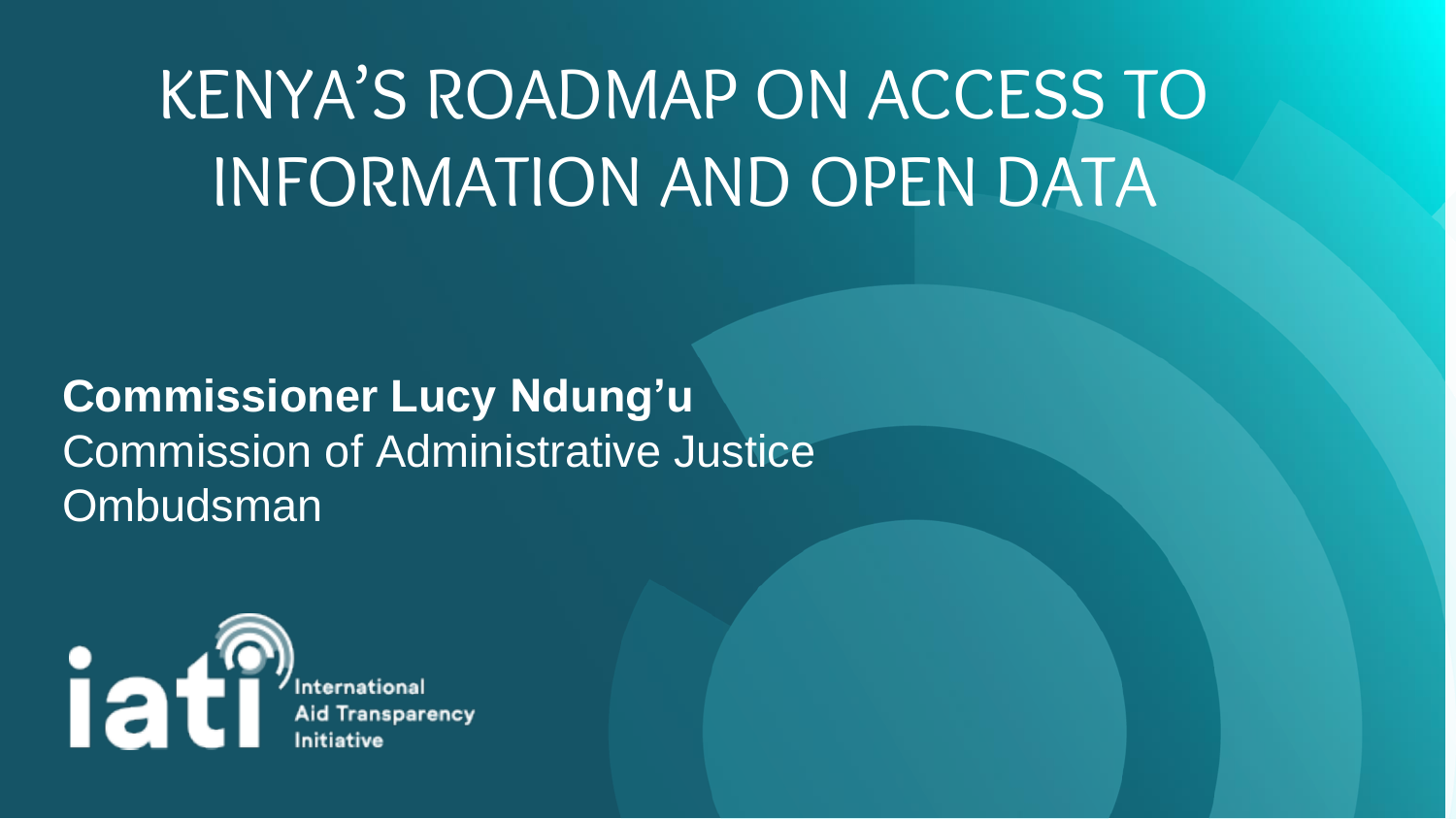⦿The Republic of Kenya is situated in East Africa ⦿Covers 580,367 square Kilometers with a population of around 45 million people. ⦿The supreme law of the Country is the Constitution of Kenya, 2010. ⦿Access to Information held by state is guaranteed under the Constitution bill of rights.



- 
- 
- 





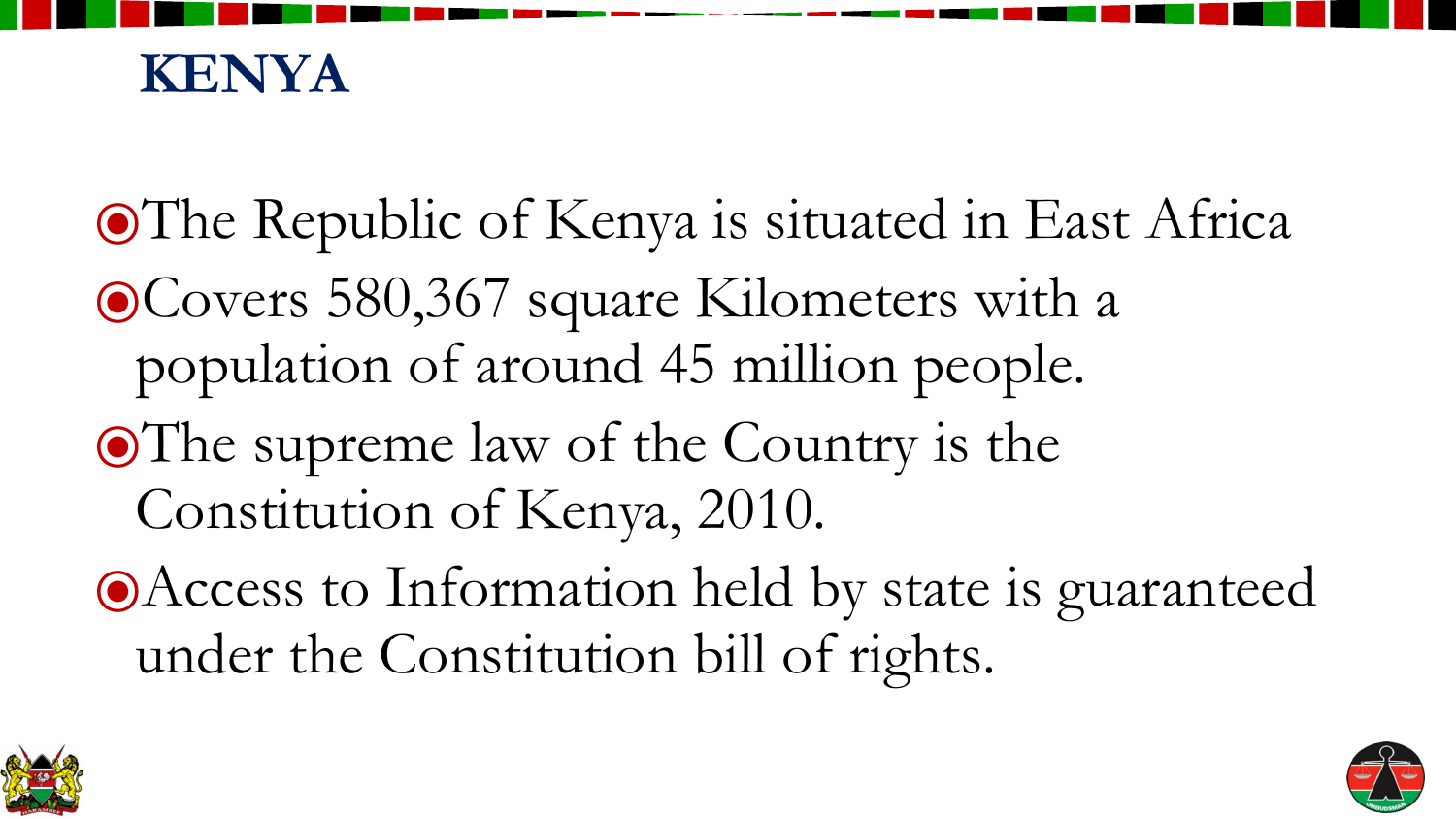#### ⦿The Commission on Administrative Justice (CAJ) (Ombudsman) established under the Constitution

# ⦿ It has the oversight and enforcement of





Access to Information Act, 2016.

⦿It addresses issues of maladministration in public sector.

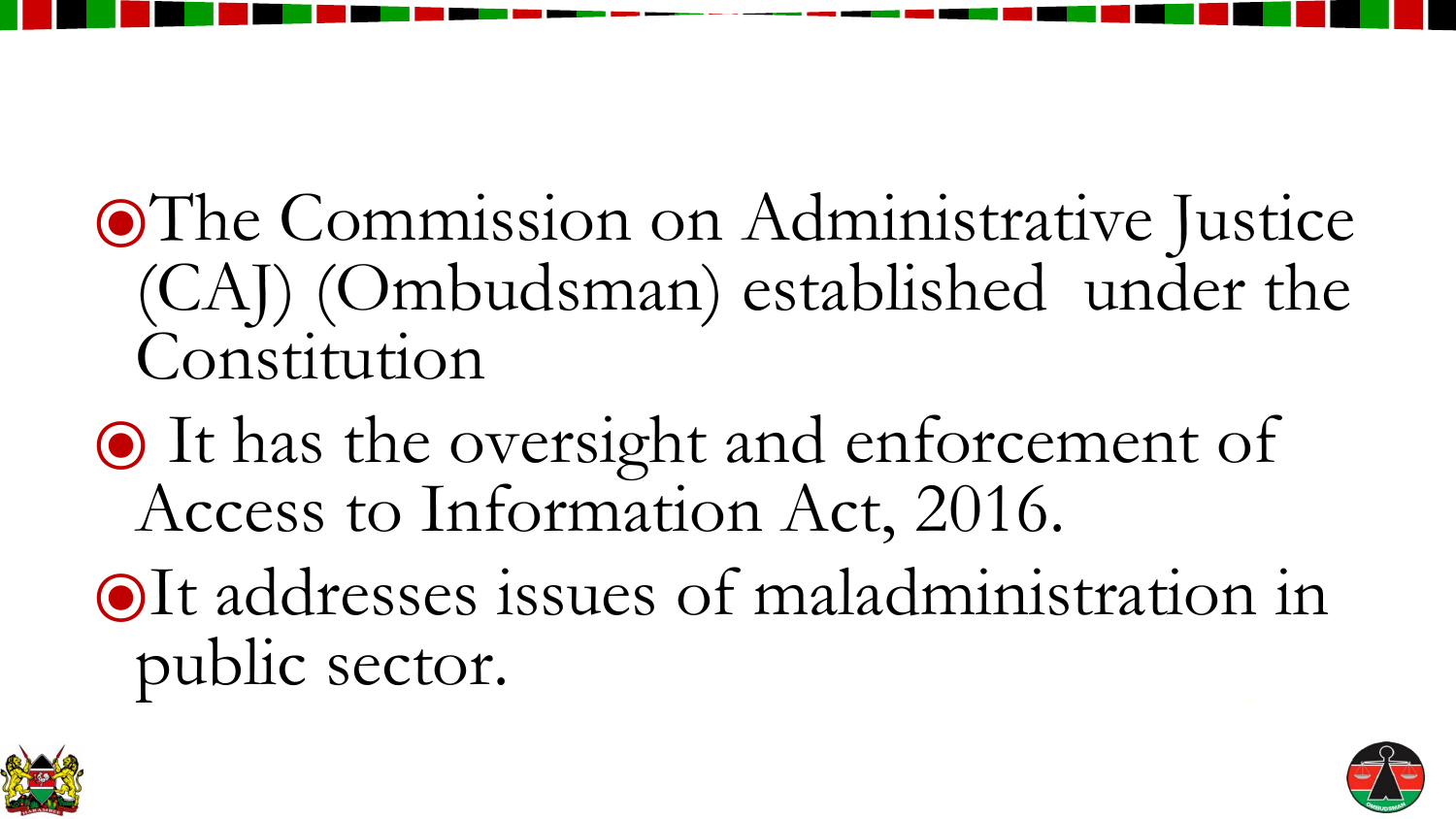⦿Enhance accountability and transparency of Government institutions through disclosure of information.

⦿Enhance and create awareness of citizens in access to information to enable them participate in governance.





- 
- ⦿Enhance the fight against corruption in public institutions

⦿Foster unity through openness in Government projects and contracts. ⦿Correct misinformation



#### **Importance of the Act**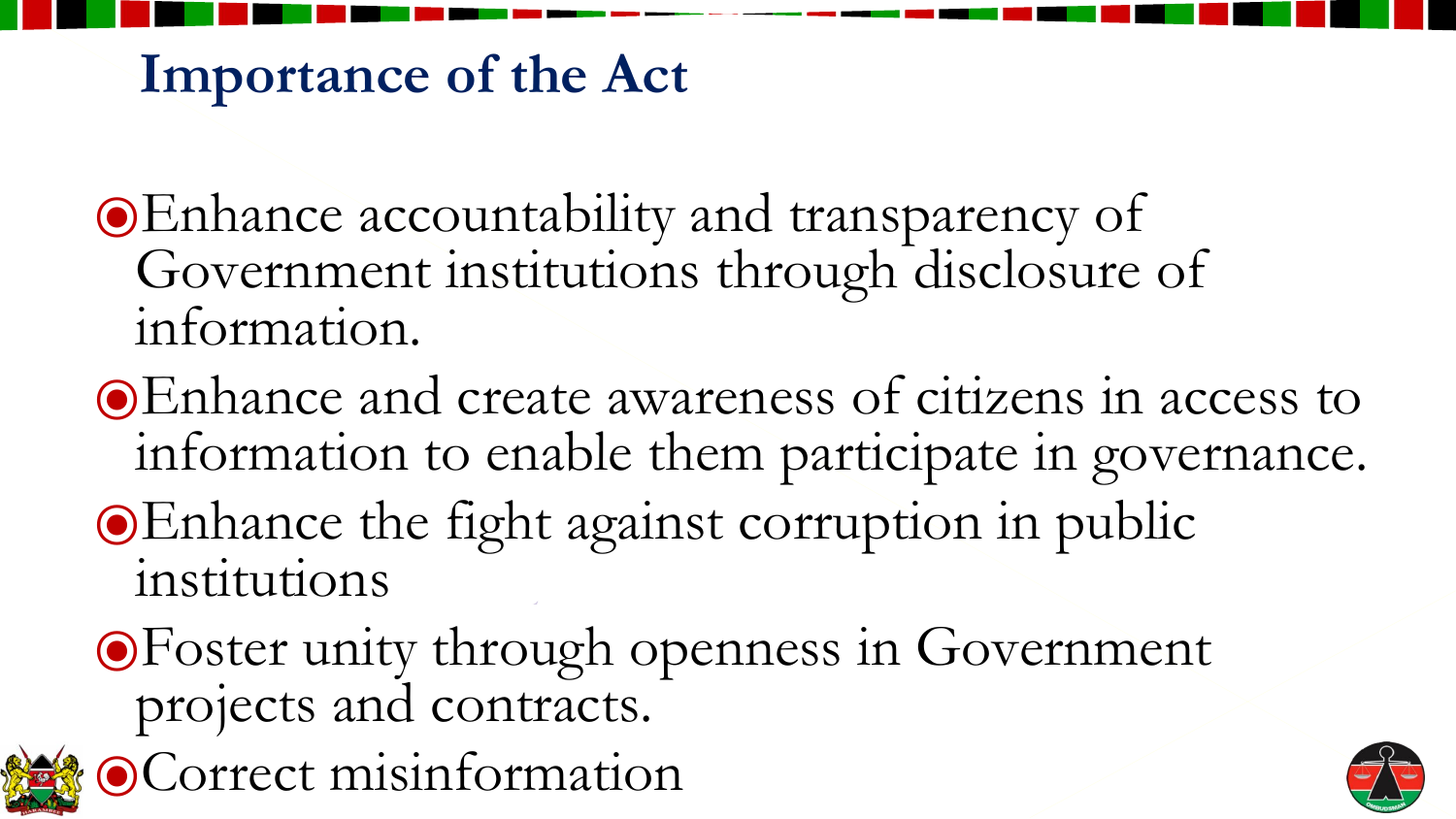⦿Proactive Disclosure by public institutions is a mandatory requirement under the Act including donor funded projects

⦿The government issued Executive Order No. 2 of 2018 by the President that outlines the information that should be

- and partnerships.
- proactively disclosed.
- disclose as per the Access to Information Act.
- National Action Plan with emphasis on open data.



⦿CAJ circular no. 1 of 2019 to public entities to proactively

●Kenyan government joined OGP and is implementing the 3rd



#### **PROACTIVE DISCLOSURE**